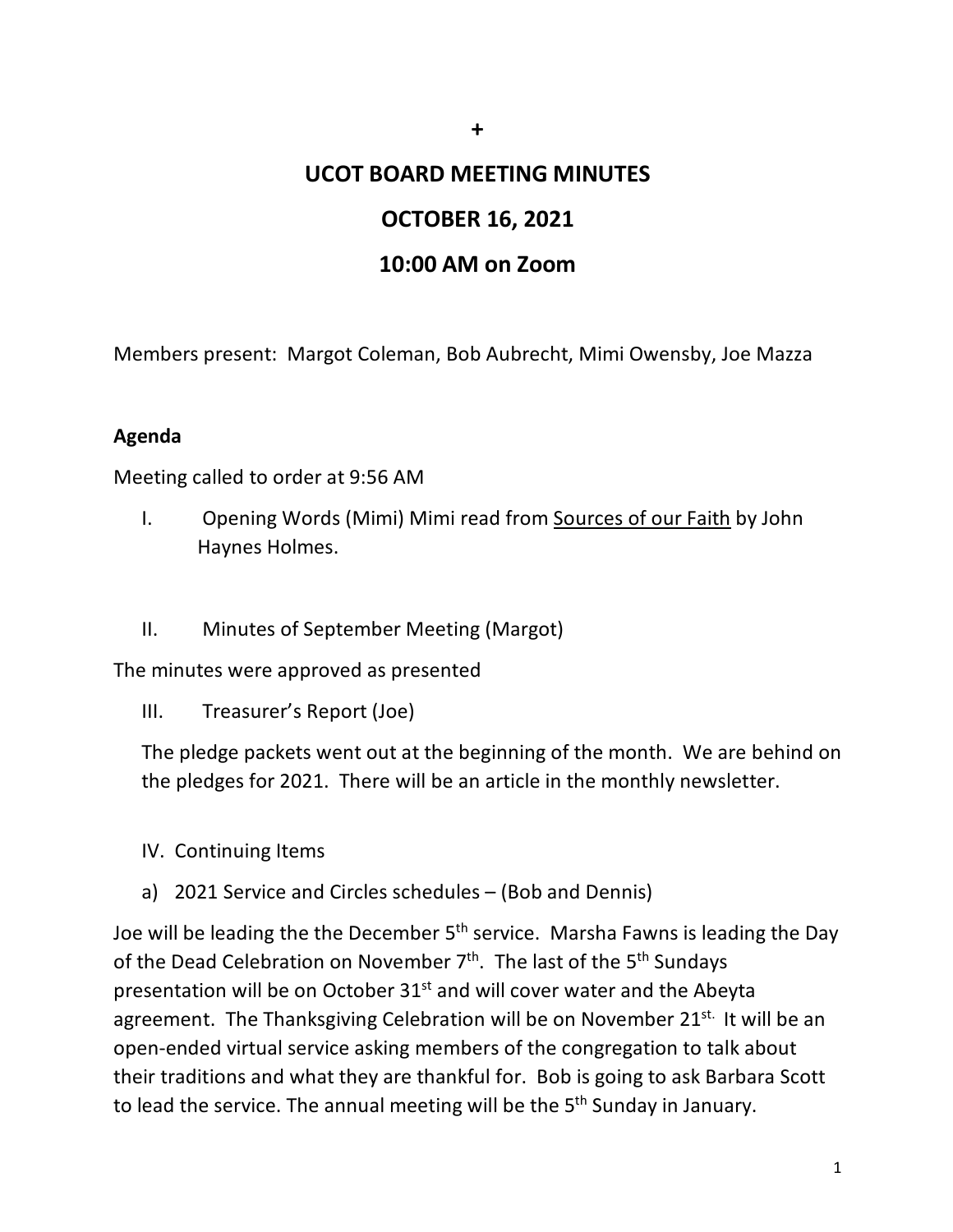## **UCOT Board Meeting Minutes 10/16/21**

We will use our Board meeting in December to put together information for the annual meeting which will be held on January 23, 2022

b) Jeanne Montclair's role – update (Bob)

Bob will be giving her a call in the next week. She is in the process of moving and it is unclear if she will be interested in continuing her participation as a leader.

- IV. New Items
- a) 2022 Service and Circles schedules preliminary (Bob)

There has been no support for helping with the 5<sup>th</sup> Sunday programs so even though there are 4-5th Sundays in 2022, there will not be any programs scheduled. This issue will be brought up and discussed during the annual meeting. We will continue to consider visiting clergy or speakers to fill the 2022 schedule.

b) Possible new UCOT Board members – (Bob)

Bob will put an article in the newsletter regarding the job description and members of the board will try to recruit new members.

Joe mentioned that the ZOOM participation numbers are decreasing and are running about 16.

c) 2022 Pledge Drive

The board members will be given assignments to contact members by phone regarding pledges and feedback regarding ZOOM services. Talking points will include Thank You's, outlining the budget and comments on current circles and services. Bob would like the calls to start on October 25<sup>th</sup>.

d) What else

Joe has some concern regarding the funding for the LFP. At the end of September, the congregation has spent \$1,719. We have only received \$2,300.00 for the year and we will be going over that amount given the current spending.

- V. Committee Reports
- a) Charitable Giving Committee Bob would like Mimi to bring up the current spending amount with the committee next week at their meeting.